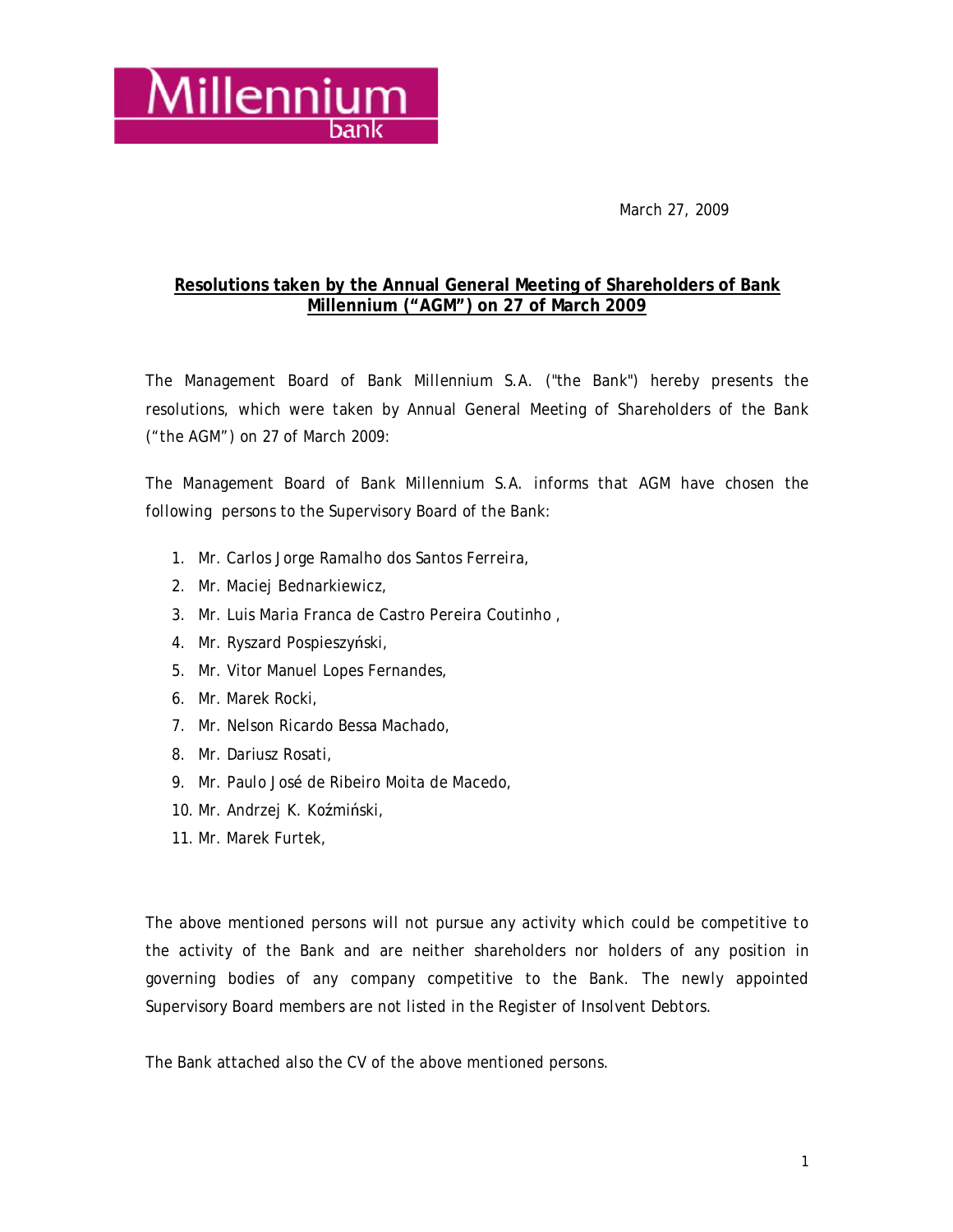### *of the Ordinary General Meeting of Shareholders of Bank Millennium S.A. dated 27 March 2009*

*in the matter of approval of Bank's financial statements for the financial year 2008, Management Board's report on the Bank's operations in the financial year 2008 and Supervisory Board's report covering results of evaluation of the Management Board's report on the Bank's operations in the financial year 2008 and the financial statement of the Bank for the financial year 2008, as well as the Management Board's motion on distribution of profit* 

 Pursuant to art. 393 item 1, art. 395 § 2 item 1 of the Code of Commercial Companies and § 8 section 1 item 1 of the Bank's Articles of Association, the Ordinary General Meeting of Shareholders approves Bank's financial statement for the financial year 2008, Management Board report on the Bank's operations the financial year 2008 and the Supervisory Board's report covering: results of evaluation of the Management Board's report on the Bank's operations in the financial year 2008 and the financial statement of the Bank for the financial year 2008 as well as results of evaluation of the Management Board's motion on distribution of profit.

**It has been reported opposition to the Resolution No. 1.** 

#### **RESOLUTION No. 2**

# *of the Ordinary General Meeting of Shareholders of Bank Millennium S.A. dated 27 March 2009 in the matter of approval of the financial statement of the Bank Millennium S.A. Capital Group for financial year 2008*

 Pursuant to art. 395 § 5 of the Commercial Company Code, the Ordinary General Meeting of Shareholders approves the financial statement of the Capital Group of Bank Millennium S.A. for the financial year 2008.

**It has been reported opposition to the Resolution No. 2.**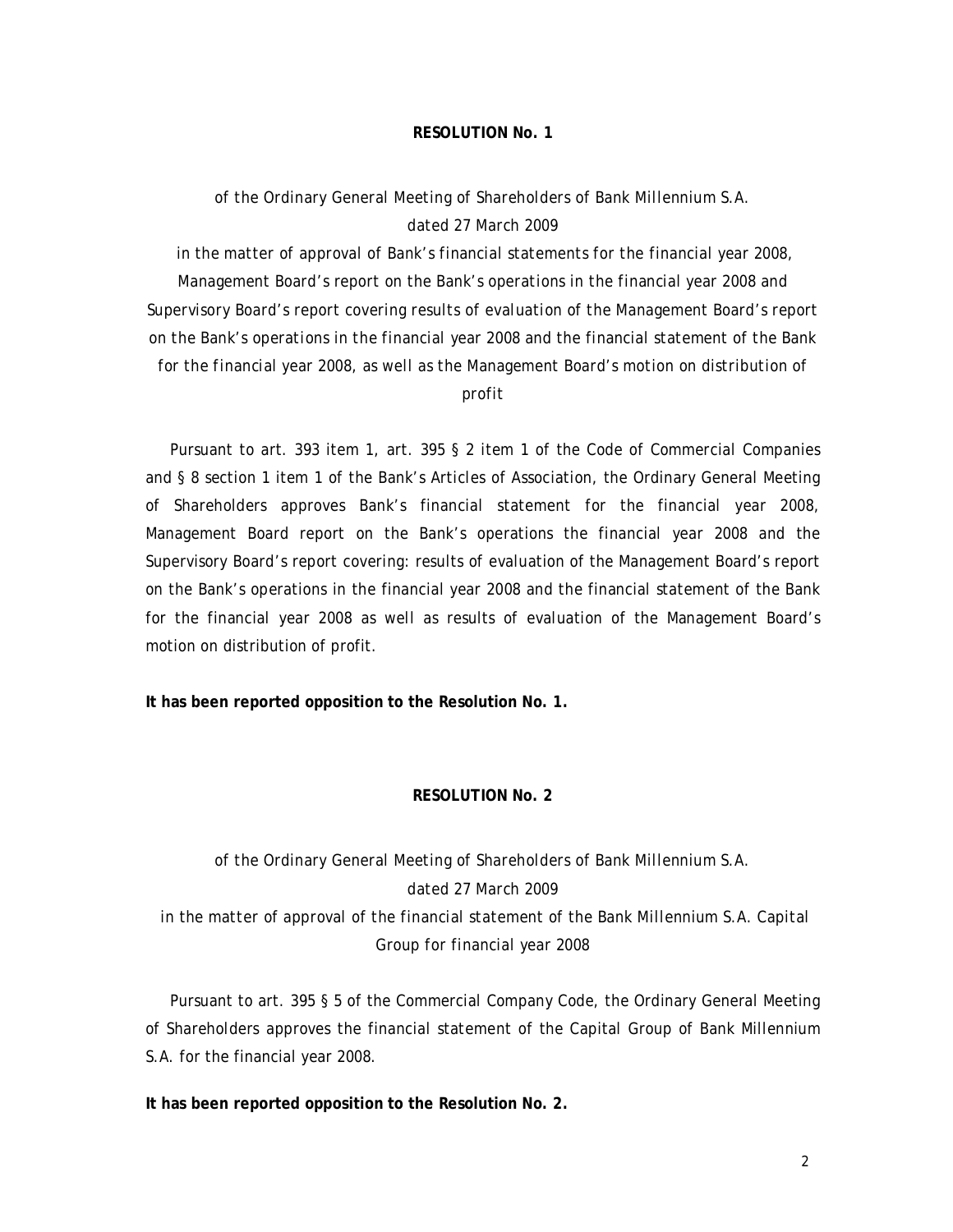# *of the Ordinary General Meeting of Shareholders of Bank Millennium S.A. dated 27 March 2009 in the matter of discharging Members of the Bank's Management Board from their duties*

*performed in the financial year 2008* 

 Pursuant to art. 393 item 1, art. 395 § 2 item 3 of the Code of Commercial Companies and § 8 section 1 item 3 of the Bank's Articles of Association, the Ordinary General Meeting of Shareholders discharges Members of the Bank's Management Board from their duties performed in the financial year 2008:

- Mr Bogusław Kott for the period from 1.01.2008 to 31.12.2008,
- Mr Luis Pereira Coutinho for the period from 1.01.2008 to 31.12.2008,
- Mr Fernando Bicho for the period from 1.01.2008 to 31.12.2008,
- Ms Julianna Boniuk-Gorzelańczyk for the period from 1.01.2008 to 31.12.2008,
- Mr Wojciech Haase for the period from 1.01.2008 to 31.12.2008,
- Mr Piotr Romanowski for the period from 5.05.2008 to 31.12.2008,
- Mr Zbigniew Kudaś for the period from 1.01.2008 to 31.12.2008,
- Mr Joao Bras Jorge for the period from 1.01.2008 r. to 31.12.2008.

#### **RESOLUTION No. 4**

# *of the Ordinary General Meeting of Shareholders of Bank Millennium S.A. dated 27 March 2009*

*in the matter of discharging Members of the Bank's Supervisory Board from their duties performed in the financial year 2008* 

 Pursuant to art. 393 item 1, art. 395 § 2 item 3 of the Code of Commercial Companies and § 8 section 1 item 3 of the Bank's Articles of Association, the Ordinary General Meeting of Shareholders discharges Members of the Bank's Supervisory Board from their duties performed in the financial year 2008:

Mr Maciej Bednarkiewicz - for the period from 1.01.2008 to 31.12.2008,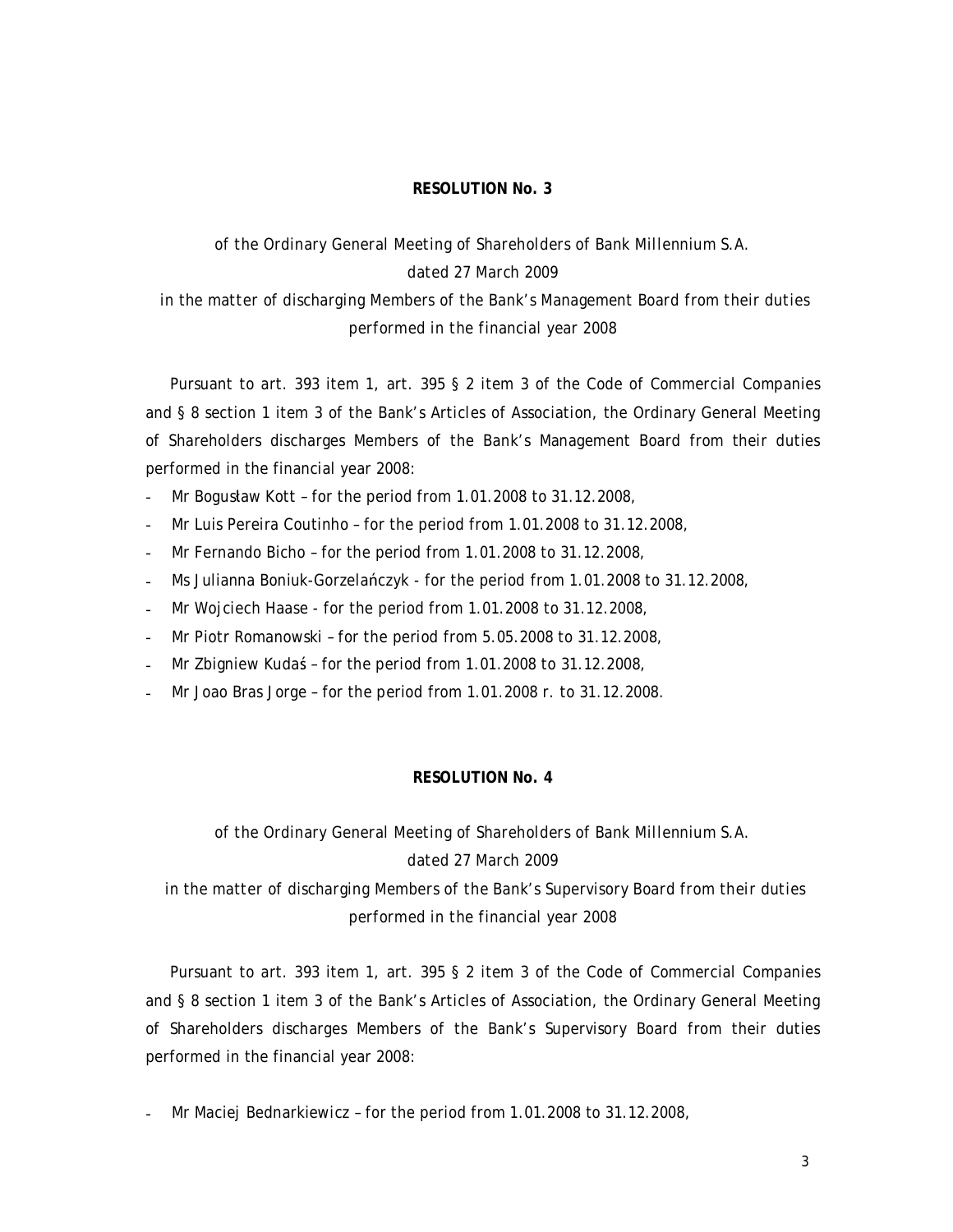- Mr Ryszard Pospieszyński for the period from 1.01.2008 to 31.12.2008,
- Mr Christopher de Beck for the period from 1.01.2008 to 26.03.2008,
- Mr Dimitrios Contominas for the period from 1.01.2008 to 13.02.2008,
- Mr Pedro Maria Calaínho Teixeira Duarte for the period from 1.01.2008 to 26.03.2008,
- Mr Marek Furtek for the period from 1.01.2008 to 28.03.2008,
- Mr Andrzej Koźmiński for the period from 1.01.2008 to 31.12.2008,
- Mr Francisco de Lacerda for the period from 1.01.2008 to 26.03.2008,
- Mr Marek Rocki for the period from 1.01.2008 to 31.12.2008,
- Mr Dariusz Rosati for the period from 1.01.2008 to 31.12.2008,
- Mr Zbigniew Sobolewski for the period from 1.01.2008 to 26.03.2008,
- Mr Carlos Jorge Ramalho dos Santos Ferreira for the period from 28.03.2008 to 31.12.2008,
- Mr Paulo Jose de Ribeiro Moita de Macedo for the period from 28.03.2008 to 31.12.2008,
- Mr Vitor Manuel Lopes Fernandes for the period from 28.03.2008 to 31.12.2008,
- Mr Nelson Ricardo Bessa Machado for the period from 28.03.2008 to 31.12.2008

## *of the Ordinary General Meeting of Shareholders of Bank Millennium S.A. dated 27 March 2009 on the distribution of profit for the financial year 2008*

 Pursuant to art. 395 § 2.2 of the Commercial Companies Code and § 8.1.2, § 36 and § 37 of the Bank's Articles of Association, the Ordinary General Meeting of Shareholders of Bank Millennium S.A. resolves as follows:

- 1. To distribute and allocate the entire Bank's net profit for the financial year ending on December 31, 2008 in the amount of PLN 496,927,275.92 to reserve capital.
- 2. The Resolution comes into force upon its adoption.